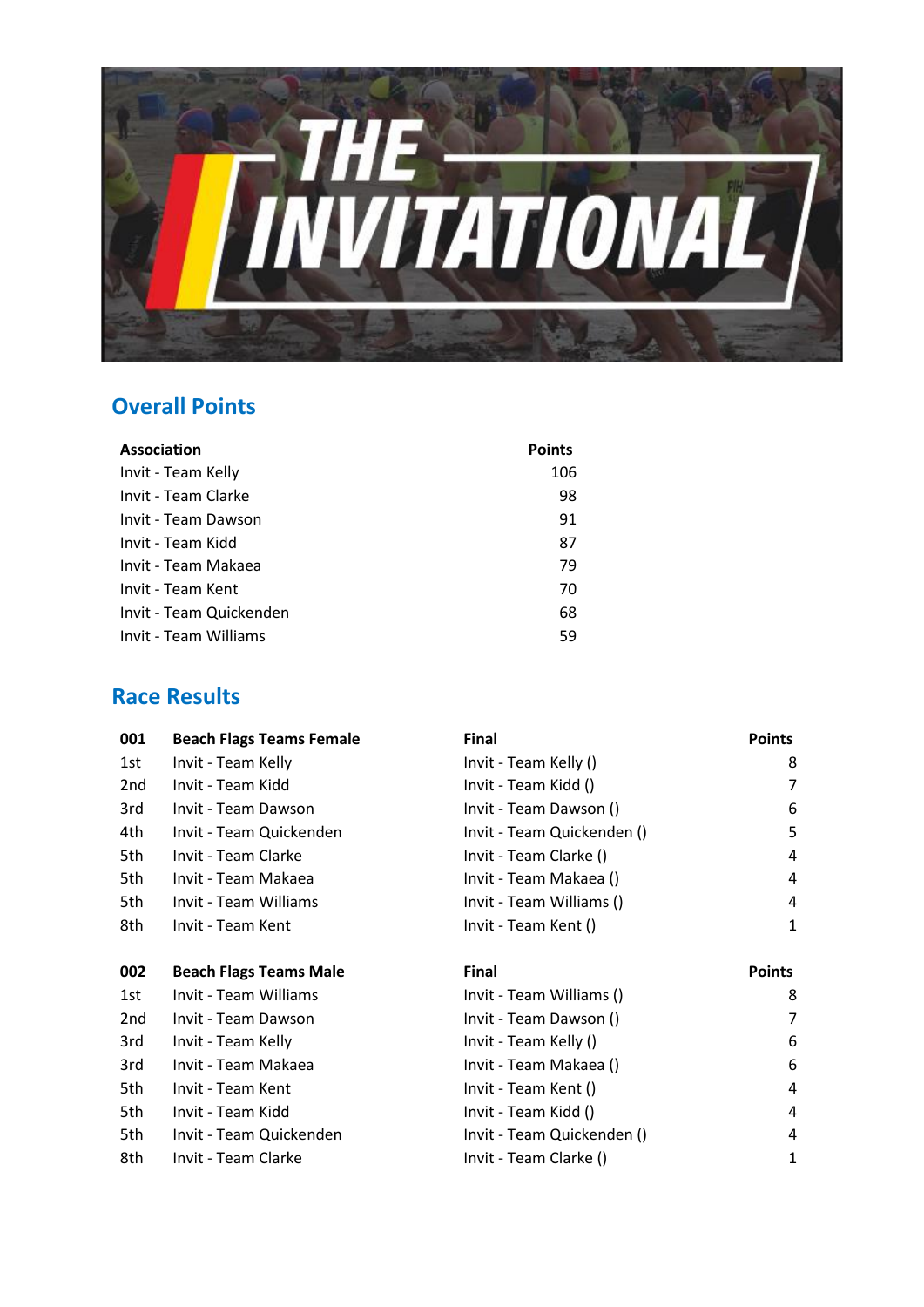| 003             | <b>Beach Sprint Female</b>     | <b>Final</b>               | <b>Points</b>           |
|-----------------|--------------------------------|----------------------------|-------------------------|
| 1st             | IRVING, Briana                 | Invit - Team Kelly ()      | 8                       |
| 2 <sub>nd</sub> | SANDFORD, Sophie               | Invit - Team Dawson ()     | 7                       |
| 3rd             | LYNSKEY, Sophie                | Invit - Team Makaea ()     | 6                       |
| 4th             | WILSON, Alicia                 | Invit - Team Quickenden () | 5                       |
| 5th             | KIDD, Madison                  | Invit - Team Kidd ()       | 4                       |
| 6th             | KAPENE, Jessie                 | Invit - Team Clarke ()     | 3                       |
| 7th             | KAPENE, Chloe                  | Invit - Team Williams ()   | $\overline{c}$          |
| 8th             | ROBINSON, Maggie               | Invit - Team Kent ()       | 1                       |
| 004             | <b>Beach Sprint Male</b>       | <b>Final</b>               | <b>Points</b>           |
| 1st             | MAPU, Seven                    | Invit - Team Williams ()   | 8                       |
| 2 <sub>nd</sub> | HENARE, Angus                  | Invit - Team Kent ()       | 7                       |
| 3rd             | SMITH, Oska                    | Invit - Team Clarke ()     | 6                       |
| 4th             | BOND, Harrison                 | Invit - Team Quickenden () | 5                       |
| 5th             | RIPPON, Daniel                 | Invit - Team Kidd ()       | 4                       |
| 6th             | <b>BANHIDI</b> , James         | Invit - Team Dawson ()     | 3                       |
| 7th             | PATERSON, Samuel               | Invit - Team Makaea ()     | $\overline{\mathbf{c}}$ |
| 8th             | RIPPON, Alex                   | Invit - Team Kelly ()      | 1                       |
| 005             | <b>Board Teams Race Female</b> | Final                      | <b>Points</b>           |
| 1st             | Invit - Team Kidd              | Invit - Team Kidd ()       | 8                       |
| 1st             | Invit - Team Makaea            | Invit - Team Makaea ()     | 8                       |
| 3rd             | Invit - Team Dawson            | Invit - Team Dawson ()     | 6                       |
| 4th             | Invit - Team Kent              | Invit - Team Kent ()       | 5                       |
| 5th             | Invit - Team Clarke            | Invit - Team Clarke ()     | 4                       |
| 5th             | Invit - Team Quickenden        | Invit - Team Quickenden () | 4                       |
| 7th             | Invit - Team Williams          | Invit - Team Williams ()   | $\overline{c}$          |
| 8th             | Invit - Team Kelly             | Invit - Team Kelly ()      | 1                       |
| 005             | <b>Board Teams Race Male</b>   | Final                      | <b>Points</b>           |
| 1st             | Invit - Team Quickenden        | Invit - Team Quickenden () | 8                       |
| 2 <sub>nd</sub> | Invit - Team Makaea            | Invit - Team Makaea ()     | 7                       |
| 3rd             | Invit - Team Kelly             | Invit - Team Kelly ()      | 6                       |
| 4th             | Invit - Team Clarke            | Invit - Team Clarke ()     | 5                       |
| 5th             | Invit - Team Dawson            | Invit - Team Dawson ()     | 4                       |
| 6th             | Invit - Team Williams          | Invit - Team Williams ()   | 3                       |
| 7th             | Invit - Team Kidd              | Invit - Team Kidd ()       | $\overline{a}$          |
| 8th             | Invit - Team Kent              | Invit - Team Kent ()       | <u>1</u>                |
| 006             | <b>Iron Teams Female</b>       | <b>Final</b>               | <b>Points</b>           |
| 1st             | Invit - Team Kidd              | Invit - Team Kidd ()       | 8                       |
| 2 <sub>nd</sub> | Invit - Team Kelly             | Invit - Team Kelly ()      | 7                       |
| 3rd             | Invit - Team Kent              | Invit - Team Kent ()       | 6                       |
| 4th             | Invit - Team Clarke            | Invit - Team Clarke ()     | 5                       |
| 5th             | Invit - Team Dawson            | Invit - Team Dawson ()     | 4                       |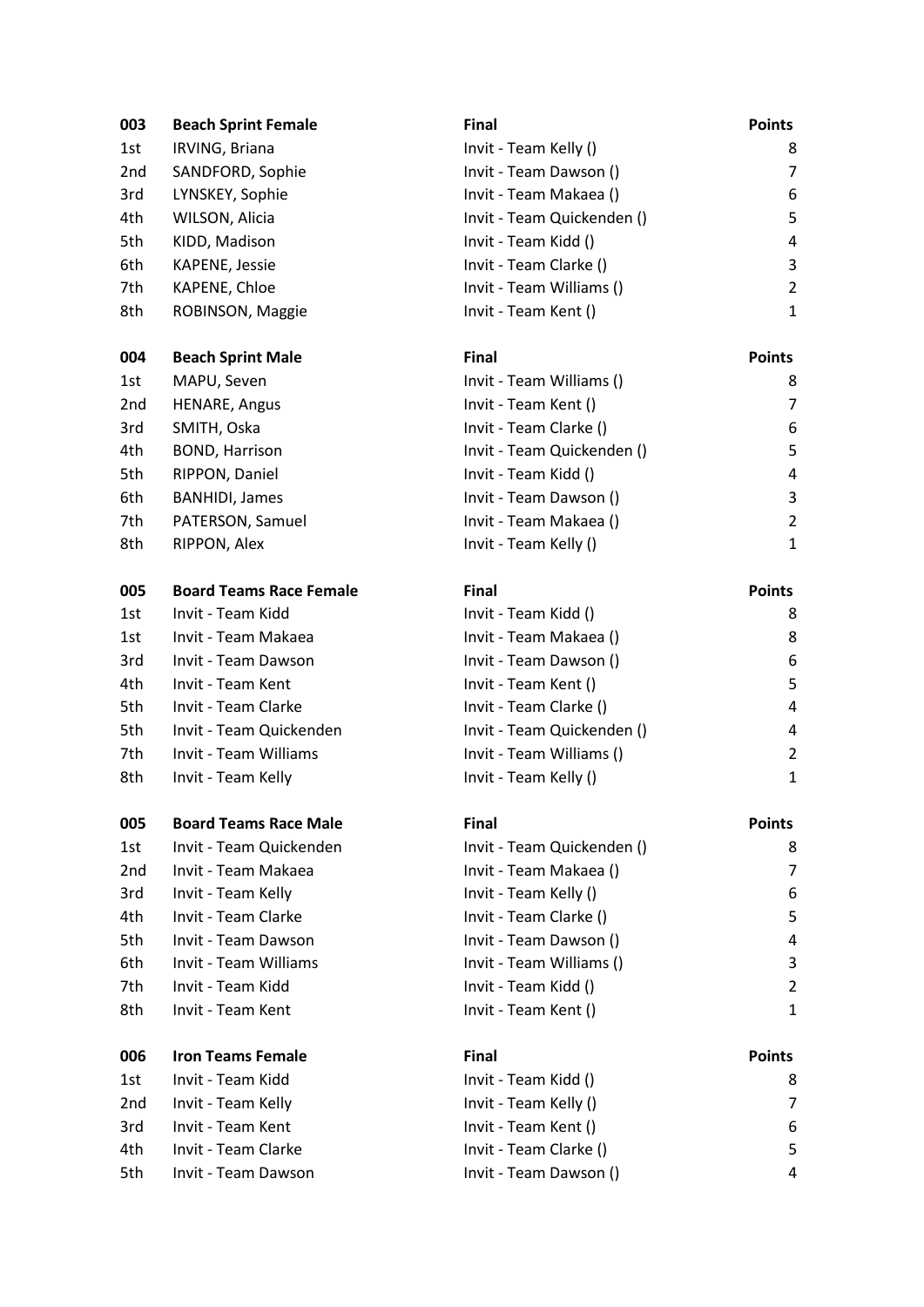| 6th             | Invit - Team Makaea         | Invit - Team Makaea ()     |
|-----------------|-----------------------------|----------------------------|
| 7th             | Invit - Team Williams       | Invit - Team Williams ()   |
| 8th             | Invit - Team Quickenden     | Invit - Team Quickenden () |
| 007             | <b>Iron Teams Male</b>      | <b>Final</b>               |
| 1st             | Invit - Team Clarke         | Invit - Team Clarke ()     |
| 2 <sub>nd</sub> | Invit - Team Kent           | Invit - Team Kent ()       |
| 3rd             | Invit - Team Kidd           | Invit - Team Kidd ()       |
| 4th             | Invit - Team Makaea         | Invit - Team Makaea ()     |
| 5th             | Invit - Team Kelly          | Invit - Team Kelly ()      |
| 6th             | Invit - Team Dawson         | Invit - Team Dawson ()     |
| 6th             | Invit - Team Williams       | Invit - Team Williams ()   |
| 8th             | Invit - Team Quickenden     | Invit - Team Quickenden () |
| 008             | <b>Mixed Beach Relay</b>    | <b>Final</b>               |
| 1st             | Invit - Team Quickenden     | Invit - Team Quickenden () |
| 2nd             | Invit - Team Makaea         | Invit - Team Makaea ()     |
| 3rd             | Invit - Team Kidd           | Invit - Team Kidd ()       |
| 4th             | Invit - Team Dawson         | Invit - Team Dawson ()     |
| 5th             | Invit - Team Clarke         | Invit - Team Clarke ()     |
| 6th             | Invit - Team Kent           | Invit - Team Kent ()       |
| 7th             | Invit - Team Williams       | Invit - Team Williams ()   |
| 009             | <b>Mixed Board Relay</b>    | <b>Final</b>               |
| 1st             | Invit - Team Kidd           | Invit - Team Kidd ()       |
| 2nd             | Invit - Team Williams       | Invit - Team Williams ()   |
| 3rd             | Invit - Team Makaea - B     | Invit - Team Makaea ()     |
| 4th             | Invit - Team Makaea - A     | Invit - Team Makaea ()     |
| 5th             | Invit - Team Kent           | Invit - Team Kent ()       |
| 6th             | Invit - Team Dawson         | Invit - Team Dawson ()     |
| 7th             | Invit - Team Kelly          | Invit - Team Kelly ()      |
| 8th             | Invit - Team Dawson         | Invit - Team Dawson ()     |
| 9th             | Invit - Team Quickenden     | Invit - Team Quickenden () |
| 10th            | Invit - Team Kidd           | Invit - Team Kidd ()       |
| 11th            | Invit - Team Kelly          | Invit - Team Kelly ()      |
| 12th            | Invit - Team Clarke 1       | Invit - Team Clarke ()     |
| 13th            | Invit - Team Williams       | Invit - Team Williams ()   |
| 14th            | Invit - Team Quickenden     | Invit - Team Quickenden () |
| 15th            | Invit - Team Kent           | Invit - Team Kent ()       |
| 16th            | Invit - Team Clarke 2       | Invit - Team Clarke ()     |
| 010             | <b>Mixed Dearlove Relay</b> | <b>Final</b>               |
| 1st             | Invit - Team Clarke         | Invit - Team Clarke ()     |
|                 |                             |                            |

| n Quickenden | Invit |
|--------------|-------|
|              |       |
|              |       |

## Invit - Team Makaea () 3 Invit - Team Williams () 2 8th Invited Invited Pream Quickenden () 1

| 007 | <b>Iron Teams Male</b>  | <b>Final</b>               | <b>Points</b> |
|-----|-------------------------|----------------------------|---------------|
| 1st | Invit - Team Clarke     | Invit - Team Clarke ()     | 8             |
| 2nd | Invit - Team Kent       | Invit - Team Kent ()       | 7             |
| 3rd | Invit - Team Kidd       | Invit - Team Kidd ()       | 6             |
| 4th | Invit - Team Makaea     | Invit - Team Makaea ()     | 5             |
| 5th | Invit - Team Kelly      | Invit - Team Kelly ()      | 4             |
| 6th | Invit - Team Dawson     | Invit - Team Dawson ()     | 3             |
| 6th | Invit - Team Williams   | Invit - Team Williams ()   | 3             |
| 8th | Invit - Team Quickenden | Invit - Team Quickenden () | $\mathbf{1}$  |

| 008 | <b>Mixed Beach Relay</b> | <b>Final</b>               | <b>Points</b> |
|-----|--------------------------|----------------------------|---------------|
| 1st | Invit - Team Quickenden  | Invit - Team Quickenden () | 8             |
| 2nd | Invit - Team Makaea      | Invit - Team Makaea ()     | 7             |
| 3rd | Invit - Team Kidd        | Invit - Team Kidd ()       | 6             |
| 4th | Invit - Team Dawson      | Invit - Team Dawson ()     | -5            |
| 5th | Invit - Team Clarke      | Invit - Team Clarke ()     | 4             |
| 6th | Invit - Team Kent        | Invit - Team Kent ()       | 3             |
| 7th | Invit - Team Williams    | Invit - Team Williams ()   | 2             |
|     |                          |                            |               |

| 009  | <b>Mixed Board Relay</b> | Final                      | <b>Points</b>           |
|------|--------------------------|----------------------------|-------------------------|
| 1st  | Invit - Team Kidd        | Invit - Team Kidd ()       | 8                       |
| 2nd  | Invit - Team Williams    | Invit - Team Williams ()   | 7                       |
| 3rd  | Invit - Team Makaea - B  | Invit - Team Makaea ()     | 6                       |
| 4th  | Invit - Team Makaea - A  | Invit - Team Makaea ()     | 5                       |
| 5th  | Invit - Team Kent        | Invit - Team Kent ()       | 4                       |
| 6th  | Invit - Team Dawson      | Invit - Team Dawson ()     | 3                       |
| 7th  | Invit - Team Kelly       | Invit - Team Kelly ()      | $\overline{\mathbf{c}}$ |
| 8th  | Invit - Team Dawson      | Invit - Team Dawson ()     | 1                       |
| 9th  | Invit - Team Quickenden  | Invit - Team Quickenden () |                         |
| 10th | Invit - Team Kidd        | Invit - Team Kidd ()       |                         |
| 11th | Invit - Team Kelly       | Invit - Team Kelly ()      |                         |
| 12th | Invit - Team Clarke 1    | Invit - Team Clarke ()     |                         |
| 13th | Invit - Team Williams    | Invit - Team Williams ()   |                         |
| 14th | Invit - Team Quickenden  | Invit - Team Quickenden () |                         |
| 15th | Invit - Team Kent        | Invit - Team Kent ()       |                         |
| 16th | Invit - Team Clarke 2    | Invit - Team Clarke ()     |                         |

| 010 | <b>Mixed Dearlove Relay</b> | <b>Final</b>           | <b>Points</b> |
|-----|-----------------------------|------------------------|---------------|
| 1st | Invit - Team Clarke         | Invit - Team Clarke () | 8             |
| 2nd | Invit - Team Kelly          | Invit - Team Kelly ()  | 7             |
| 3rd | Invit - Team Kent           | Invit - Team Kent ()   | -6            |
| 4th | Invit - Team Kidd           | Invit - Team Kidd ()   | .5            |
|     |                             |                        |               |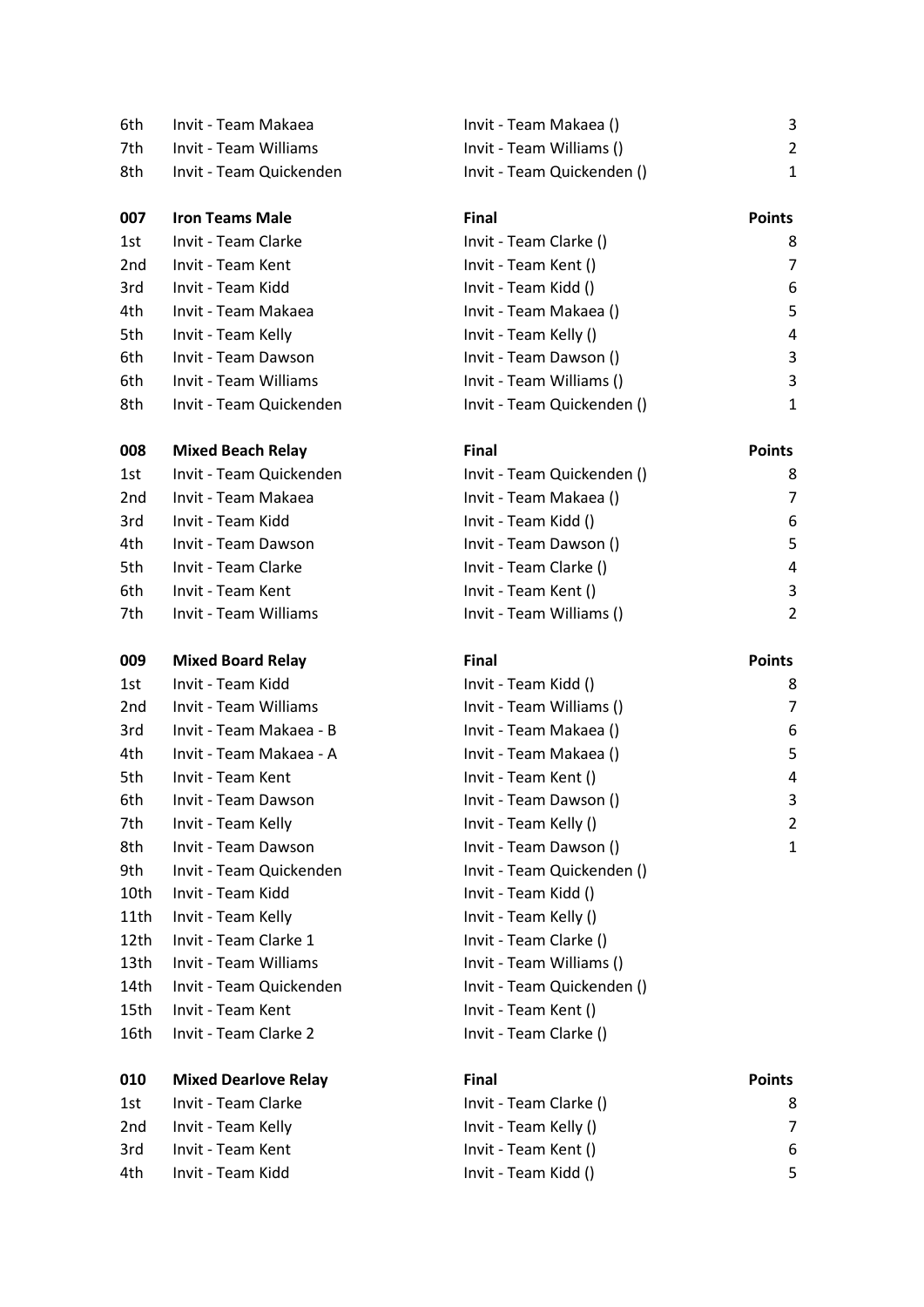| 5th             | Invit - Team Quickenden      | Invit - Team Quickenden () | 4              |
|-----------------|------------------------------|----------------------------|----------------|
| 6th             | Invit - Team Dawson          | Invit - Team Dawson ()     | 3              |
| 7th             | Invit - Team Makaea          | Invit - Team Makaea ()     | $\overline{a}$ |
| 8th             | Invit - Team Williams        | Invit - Team Williams ()   | 1              |
| 011             | <b>Mixed Rescue Relay</b>    | <b>Final</b>               | <b>Points</b>  |
| 1st             | Invit - Team Kelly           | Invit - Team Kelly ()      | 8              |
| 2 <sub>nd</sub> | Invit - Team Dawson          | Invit - Team Dawson ()     | 7              |
| 3rd             | Invit - Team Clarke          | Invit - Team Clarke ()     | 6              |
| 4th             | Invit - Team Quickenden      | Invit - Team Quickenden () | 5              |
| 5th             | Invit - Team Williams        | Invit - Team Williams ()   | 4              |
| 6th             | Invit - Team Kent            | Invit - Team Kent ()       | 3              |
| 7th             | Invit - Team Kidd            | Invit - Team Kidd ()       | $\overline{a}$ |
| 8th             | Invit - Team Makaea          | Invit - Team Makaea ()     | $\mathbf{1}$   |
| 012             | <b>Mixed Ski Relay</b>       | <b>Final</b>               | <b>Points</b>  |
| 1st             | Invit - Team Clarke 1        | Invit - Team Clarke ()     | 8              |
| 2nd             | Invit - Team Kelly           | Invit - Team Kelly ()      | 7              |
| 3rd             | Invit - Team Kent            | Invit - Team Kent ()       | 6              |
| 4th             | Invit - Team Kelly           | Invit - Team Kelly ()      | 5              |
| 5th             | Invit - Team Kidd            | Invit - Team Kidd ()       | 4              |
| 6th             | Invit - Team Dawson          | Invit - Team Dawson ()     | 3              |
| 7th             | Invit - Team Dawson          | Invit - Team Dawson ()     | $\overline{c}$ |
| 8th             | Invit - Team Clarke 2        | Invit - Team Clarke ()     | <u>1</u>       |
| 9th             | Invit - Team Makaea - B      | Invit - Team Makaea ()     |                |
| 10th            | Invit - Team Kidd            | Invit - Team Kidd ()       |                |
| 11th            | Invit - Team Makaea - A      | Invit - Team Makaea ()     |                |
| 12th            | Invit - Team Kent            | Invit - Team Kent ()       |                |
| 13th            | Invit - Team Williams        | Invit - Team Williams ()   |                |
| 14th            | Invit - Team Quickenden      | Invit - Team Quickenden () |                |
| 15th            | Invit - Team Williams        | Invit - Team Williams ()   |                |
| 013             | <b>Mixed Surf Teams Race</b> | <b>Final</b>               | <b>Points</b>  |
| 1st             | Invit - Team Kelly           | Invit - Team Kelly ()      | 8              |
| 2nd             | Invit - Team Clarke          | Invit - Team Clarke ()     | 7              |
| 3rd             | Invit - Team Dawson          | Invit - Team Dawson ()     | 6              |
| 4th             | Invit - Team Makaea          | Invit - Team Makaea ()     | 5              |
| 5th             | Invit - Team Kent            | Invit - Team Kent ()       | 4              |
| 6th             | Invit - Team Kidd            | Invit - Team Kidd ()       | 3              |
| 7th             | Invit - Team Williams        | Invit - Team Williams ()   | $\overline{c}$ |
| 8th             | Invit - Team Quickenden      | Invit - Team Quickenden () | $\mathbf{1}$   |
| 014             | <b>Ski Teams Race Female</b> | <b>Final</b>               | <b>Points</b>  |
| 1st             | Invit - Team Clarke          | Invit - Team Clarke ()     | 8              |
| 2nd             | Invit - Team Kelly           | Invit - Team Kelly ()      | 7              |
| 3rd             | Invit - Team Dawson          | Invit - Team Dawson ()     | 6              |